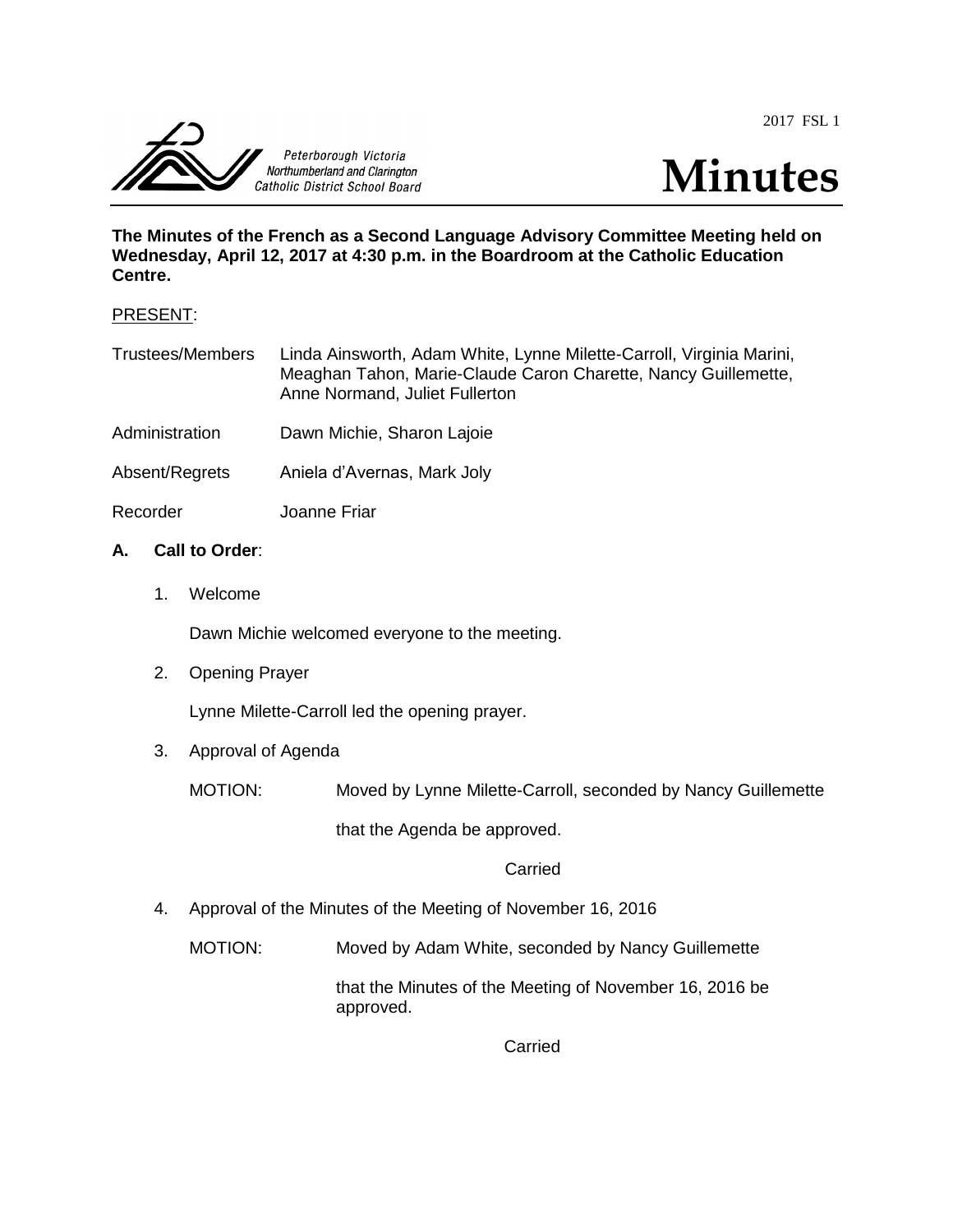There was no business arising from the Minutes.

# **B. Discussion/Presentations**:

1. FSL Framework – 3 Year Plan – post survey

The Board is currently in year 3 of the plan. A progress report is to be submitted to the Ministry by June 9, 2017 on the work in years 1 to 3. The committee members were asked to discuss in groups potential direction for the next 3 year plan which is due to the Ministry in the Fall of 2017.

Group discussion comments included:

-the potential for survey fatigue at this time in the school year -for the reporting purposes of the plan get a sense of whether student confidence has changed based on anecdotal comments from the teachers (when they are attending the PA day on April 28)

-expand on the confidence questions in the survey to reflect how confidently students feel they can communicate using basic language functions

-the importance of Networking Days

-want to continue with collaborative inquiries, would like to include the principal -more collaborative inquiries involving both elementary and secondary schools -polling students in either grade 10 or 11 who aren't continuing with French to determine why

-polling students who are continuing with French to see how they were able to make it work

-provide opportunities for presentations by guest speakers who can talk about ways French has benefitted them in their careers and personal lives, possibly ask graduates to speak to students

Sharon Lajoie, Meaghan Tahon and Anne Normand will work on a draft of a survey to potentially be sent out in the Fall. This will be shared at the April  $28<sup>th</sup>$ Networking Day.

2. Smoothing the Transition Between Gr. 8 and Gr. 9 Core French

Anne Normand spoke to the benefit that collaborative inquiries between elementary and secondary panels have in easing the transition for students who are starting secondary school.

It is also valuable for the secondary teachers to see what the elementary students are being taught and gives them an opportunity to provide guidance on what type of learning is going to assist the students in making the transition successful. The wide variety of learning that is taking place in elementary schools in French was noted.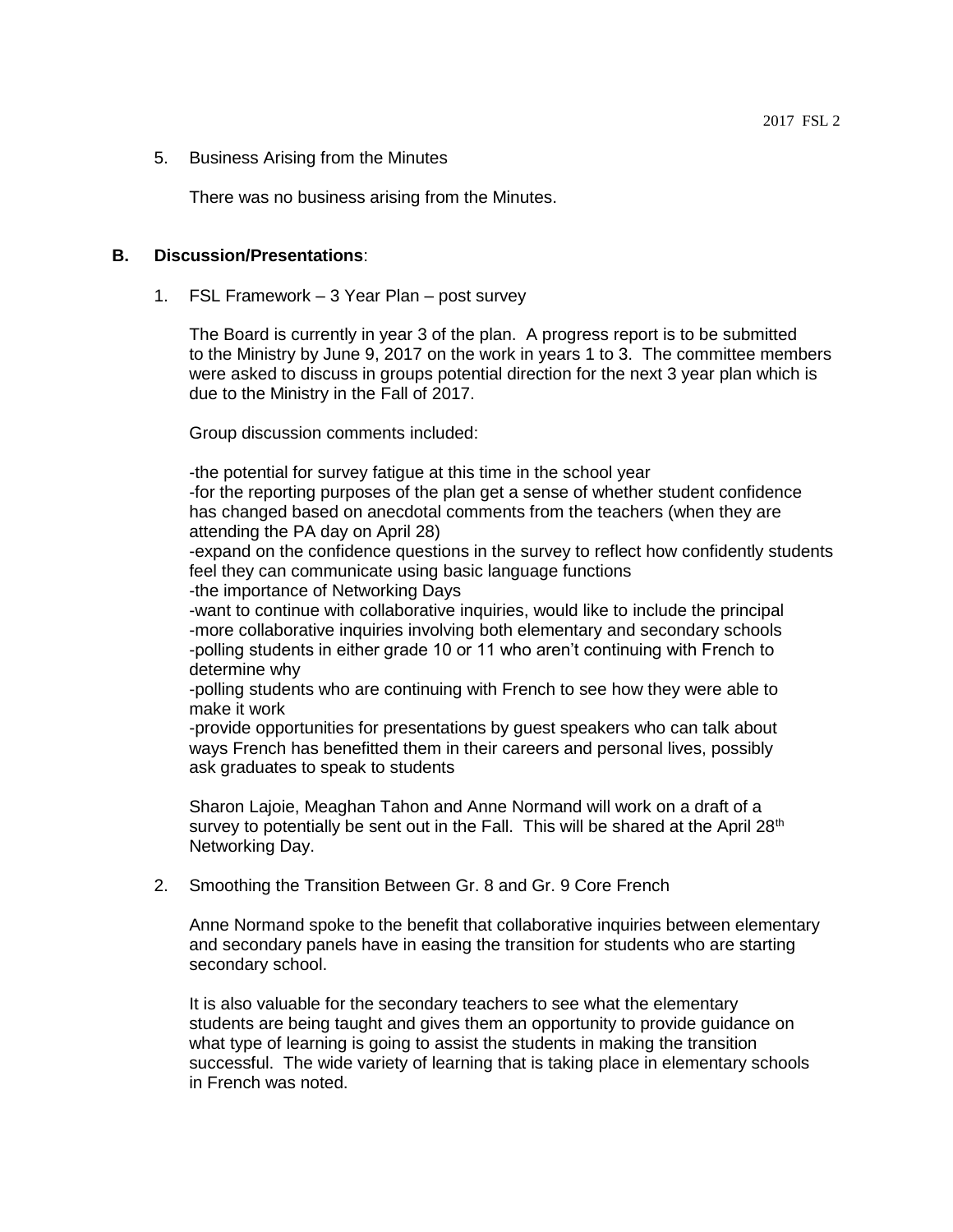More discussion will take place on the April  $28<sup>th</sup>$  Networking Day on how collaborative inquires could assist with unifying the learning.

### **C. Information Items**:

1. Small Scale Initiatives Grant

School Boards are invited to submit proposals in three areas:

-Homework Support for Students in FSL -French Extended Learning Experiences for Students in FSL -Classroom Resources for New FSL Classes/Courses

There is no limit on the number of proposals that may be submitted. The deadline for submissions is June 26, 2017. Sharon Lajoie will be sending out a memo with more details on this initiative.

The Ministry will notify schools boards in September 2017 of successful proposals.

2. Professional Learning for Core French Teachers and French Immersion Teachers this year

The following professional learning took place in 2017-18:

-French Immersion collaborative inquiries took place in 6 elementary schools -St. Stephen Family of Schools Grade 8 and 9 teachers participated in Student Engagement and Well-being training -4 French Immersion teachers participated in a Barrie Region – CEFR C.I. -3 days of professional learning and networking for Core French teachers -participation in OMLTA and ACPI conferences, provincial web-conferences and provincial CEFR web-conferences

3. DELF Update

The Board has 26 students working toward writing the DELF this year. The exam will take place at St. Stephen Catholic Secondary School on May 8, 9 and 10.

4. Voilà Learning Update

Student usage for this homework website was discussed, noting that it was used by 92 students at least twice a week in our Board from October 2016 to January 2017.

Further discussion will take place on the value of the program.

5. Enriched School Environment Activities

Sharon Lajoie provided a list of the types of activities that the Enriched School Environment Grant was used for this year.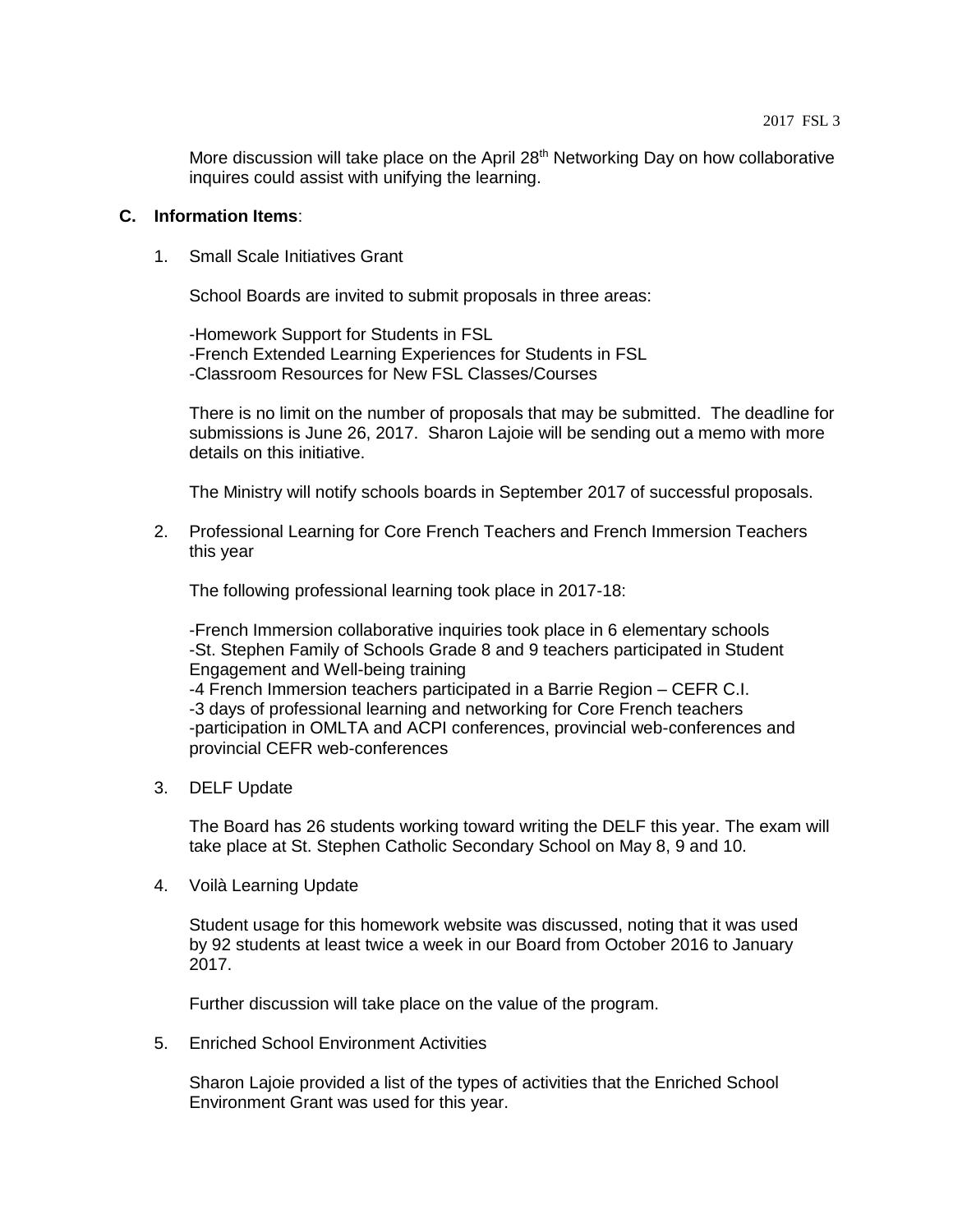The Cultural Activities Committee, including Meaghan Tahon, Sharon Lajoie and Lisa Heitzner, worked together to create a resource which provides information for many areas such as day trips, exchanges, restaurants, teacher-driven activities, etc. The FSLAC members commended the Cultural Activities committee members for their extensive work on compiling this resource.

The resource will be shared at the April 28<sup>th</sup> Networking Day.

6. Festival d'art oratoire – NEW Impromtu category

This year the Festival d'art oratoire took place at St. Joseph Catholic Elementary School in Bowmanville with 23 speeches given.

A new impromptu category was added this year based on the DELF process. Two students from Notre Dame Catholic Elementary School took part and one of these students will compete at the provincial level.

More impromptu opportunities will be explored for next school year.

7. OMLTA Association Awards

Anne Normand was congratulated by committee members for being the recipient of this year's OMLTA/AOPLV Award for excellence in leadership and teaching French as a Second Language.

Anne was presented with the award at the OMLTA conference on April 1, 2017.

8. New Teachers

The recruitment process for French teachers was discussed.

It was suggested that a member of the Human Resources Department and the NTIP consultant be invited to speak to the matter at November's committee meeting.

## **D. Next Year's Committee Dates:**

- 1. a. Wednesday, November 22, 2017 4:30 p.m. Opening Prayer – Adam White Closing Prayer – Linda Ainsworth
	- b. Wednesday, April 11, 2018 4:30 p.m.

# **E. Conclusion:**

1. Closing Prayer